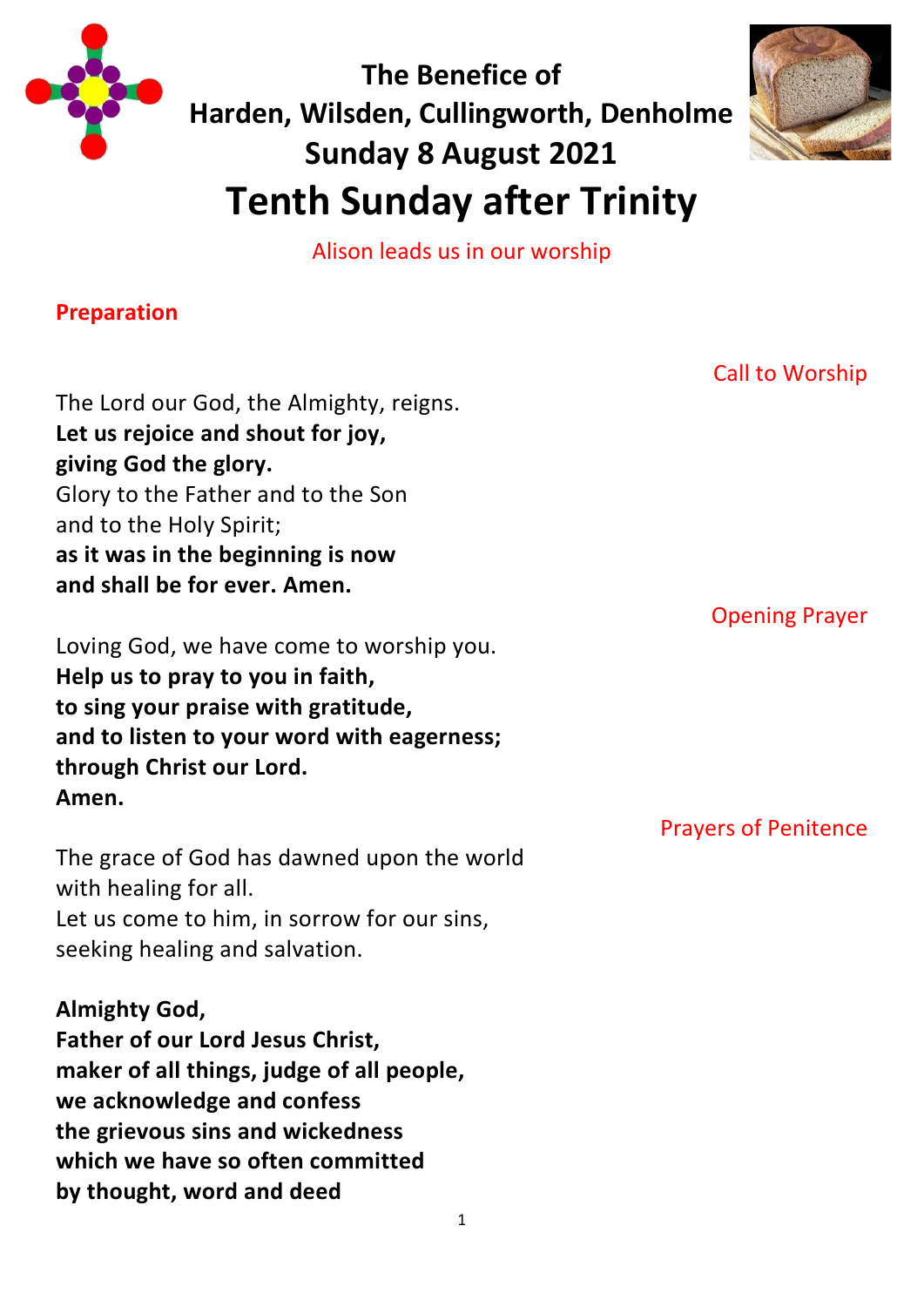**against your divine majesty, provoking most justly your anger and indignation against us. We earnestly repent, and are deeply sorry for these our wrongdoings; the memory of them weighs us down, the burden of them is too great for us to bear. Have mercy upon us, have mercy upon us, most merciful Father, for your Son our Lord Jesus Christ's sake, forgive us all that is past; and grant that from this time onwards we may always serve and please you in newness of life, to the honour and glory of your name, through Jesus Christ our Lord. Amen.**

May the God of love bring us back to himself, forgive us our sins, and assure us of his eternal love in Jesus Christ our Lord. **Amen.**

The Collect

Absolution

Lord of heaven and earth, as Jesus taught his disciples to be persistent in prayer, give us patience and courage never to lose hope, but always to bring our prayers before you; through Jesus Christ our Lord. **Amen**

#### **THE WORD OF GOD**

#### First Reading: Ephesians 4:25–5:2

So then, putting away falsehood, let all of us speak the truth to our neighbours, for we are members of one another. Be angry but do not sin; do not let the sun go down on your anger, and do not make room for the devil. Thieves must give up stealing; rather let them labour and work honestly with their own hands, so as to have something to share with the needy. Let no evil talk come out of your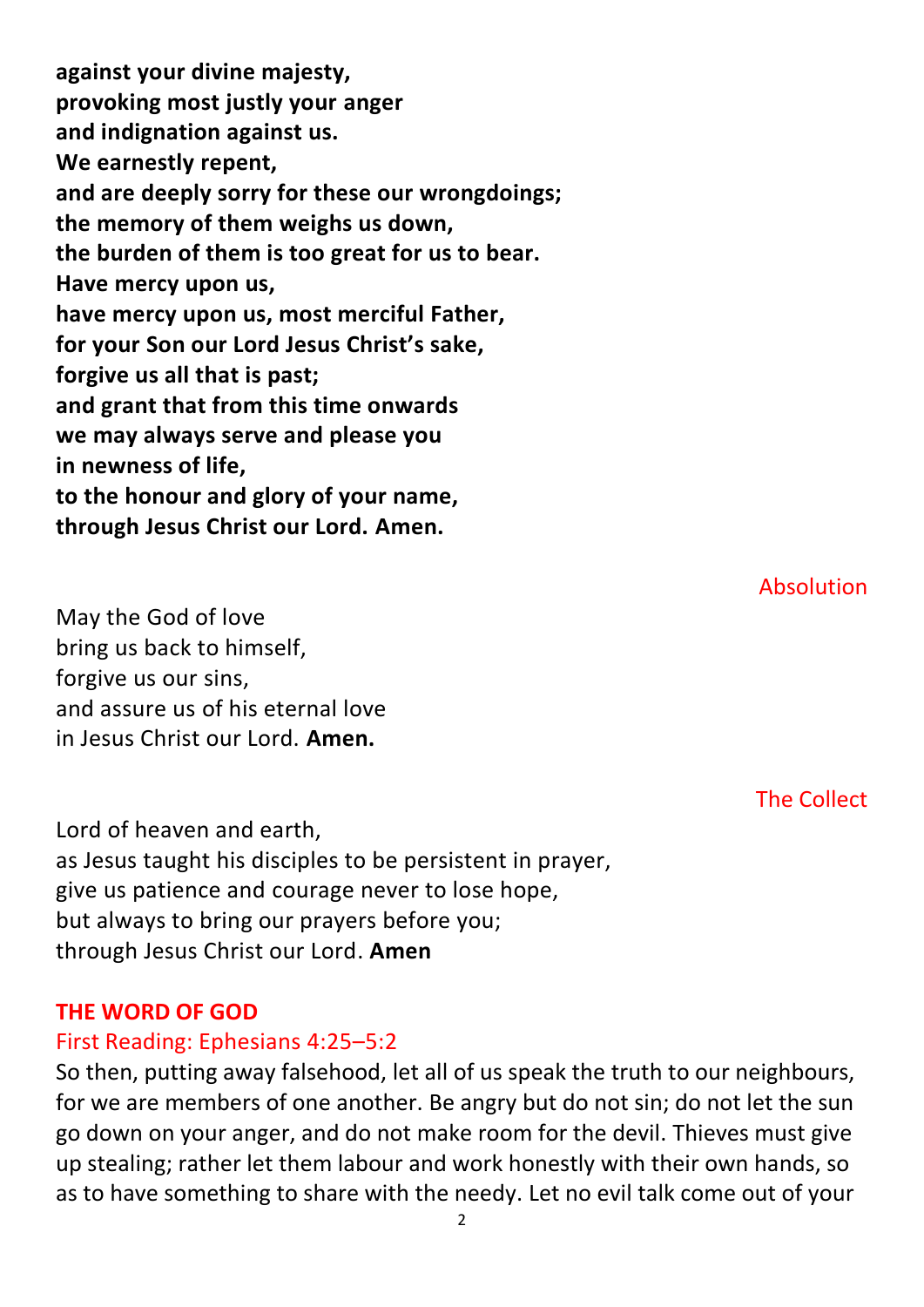mouths, but only what is useful for building up, as there is need, so that your words may give grace to those who hear. And do not grieve the Holy Spirit of God, with which you were marked with a seal for the day of redemption. Put away from you all bitterness and wrath and anger and wrangling and slander, together with all malice, and be kind to one another, tender-hearted, forgiving one another, as God in Christ has forgiven you. Therefore be imitators of God, as beloved children, and live in love, as Christ loved us and gave himself up for us, a fragrant offering and sacrifice to God.

### **Thanks be to God for the gift of his word.**

# Second Reading: John 6:35, 41–51

Then the Jews began to complain about him because he said, 'I am the bread that came down from heaven.' They were saying, 'Is not this Jesus, the son of Joseph, whose father and mother we know? How can he now say, "I have come down from heaven"?' Jesus answered them, 'Do not complain among yourselves. No one can come to me unless drawn by the Father who sent me; and I will raise that person up on the last day. It is written in the prophets, "And they shall all be taught by God." Everyone who has heard and learned from the Father comes to me. Not that anyone has seen the Father except the one who is from God; he has seen the Father. Very truly, I tell you, whoever believes has eternal life. I am the bread of life. Your ancestors ate the manna in the wilderness, and they died. This is the bread that comes down from heaven, so that one may eat of it and not die. I am the living bread that came down from heaven. Whoever eats of this bread will live for ever; and the bread that I will give for the life of the world is my flesh.'

## **Thanks be to God for the gift of his Holy Word.**

## **Reflection from Liz Moy**

Many years ago, I attended one of the diocesan days which was a time for people from many of the parishes across the diocese to gather together for praise, worship and study time. One person who was mingling with the crowds wore a hoodie, with the hood covering his head. He certainly received some wary or puzzled looks. (People in hoodies had been receiving some pretty bad press at that time.) I wonder if people were expecting him to lash out at those near him – or to mug one of the other delegates. I expect there were quite a few surprised people when he was welcomed on to the stage as the guest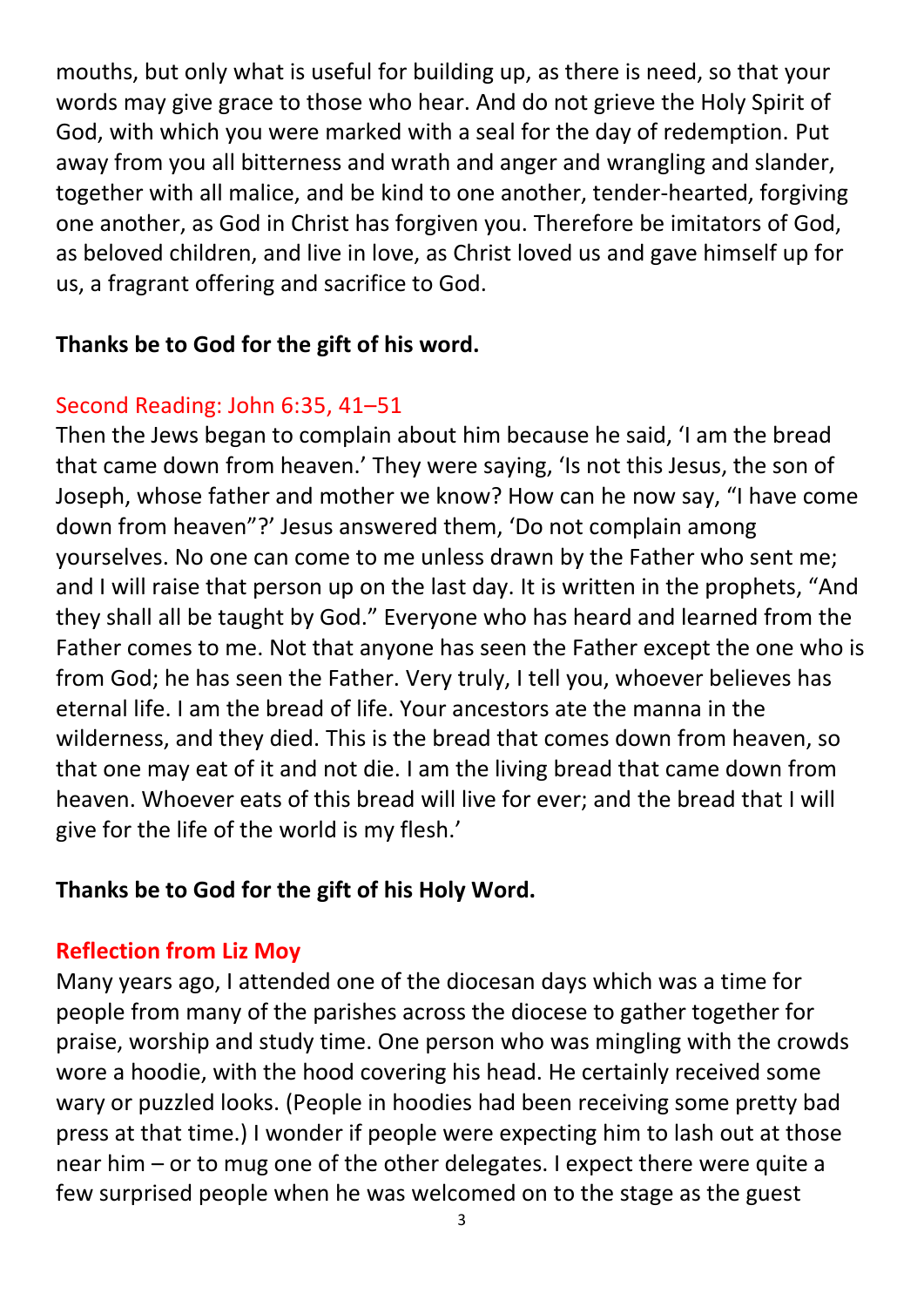speaker, John Sentamu, the Archbishop of York! Maybe others were challenged as he did not fit into their preconceived idea of what an Archbishop would wear.

It's a sad fact that many people can make assumptions about different groups of people. At the risk of generalising, many people fall into the trap of making generalisations about others! So, we may have heard that Yorkshiremen wear flat caps and keep whippets. (Though living in Yorkshire, we probably realise that it is not the only form of headwear – and other breeds of dog are available.) And, it probably explains why, in the days when I was teaching French, a pupil brought a snail in for me one day! He thought I would like it for my tea – because we all know that the French eat snails! A kind thought, but I think I ate a more conventional dish of beans on toast instead!

Neither of those examples were very harmful (except to the snail, maybe, but I was assured that it was already dead when the child found it!) but sadly, history has shown us that many similar assumptions can develop into prejudices which can, in turn, develop into friction or even worse, against others.

It's only when we engage with people for ourselves, that we truly get to know them – their tastes, their preferences, their beliefs, their customs. And sometimes, when we do not take the time to know them as individuals, then we can really miss out because understanding of others and interaction with them can ease relationships and enrich the lives of all concerned.

Our reading from John's gospel today shows a group of people who missed out in this way. Jesus had recently fed the 5000 and the reading is about the reaction of some of the people to those events and Jesus' subsequent revelation that he is the bread of life. After such amazing events, which had been welcomed by so many, this particular group had a different reaction. They began to complain! They were focused so closely on Jesus' earthly family and assuming that, as Joseph was a carpenter, they knew all that there was to know about Jesus. They had closed their minds to the possibilities that this local person may also be the bearer of wonderful news. So, they missed out on understanding the gospel message which Jesus brought. They missed out on the news that by following him, they could find the spiritual nourishment we all need to live life in all of its fullness. They missed out on that opportunity to form a deeper relationship with their loving God through his Son, Jesus. So sad – just because they were blinded by their assumptions.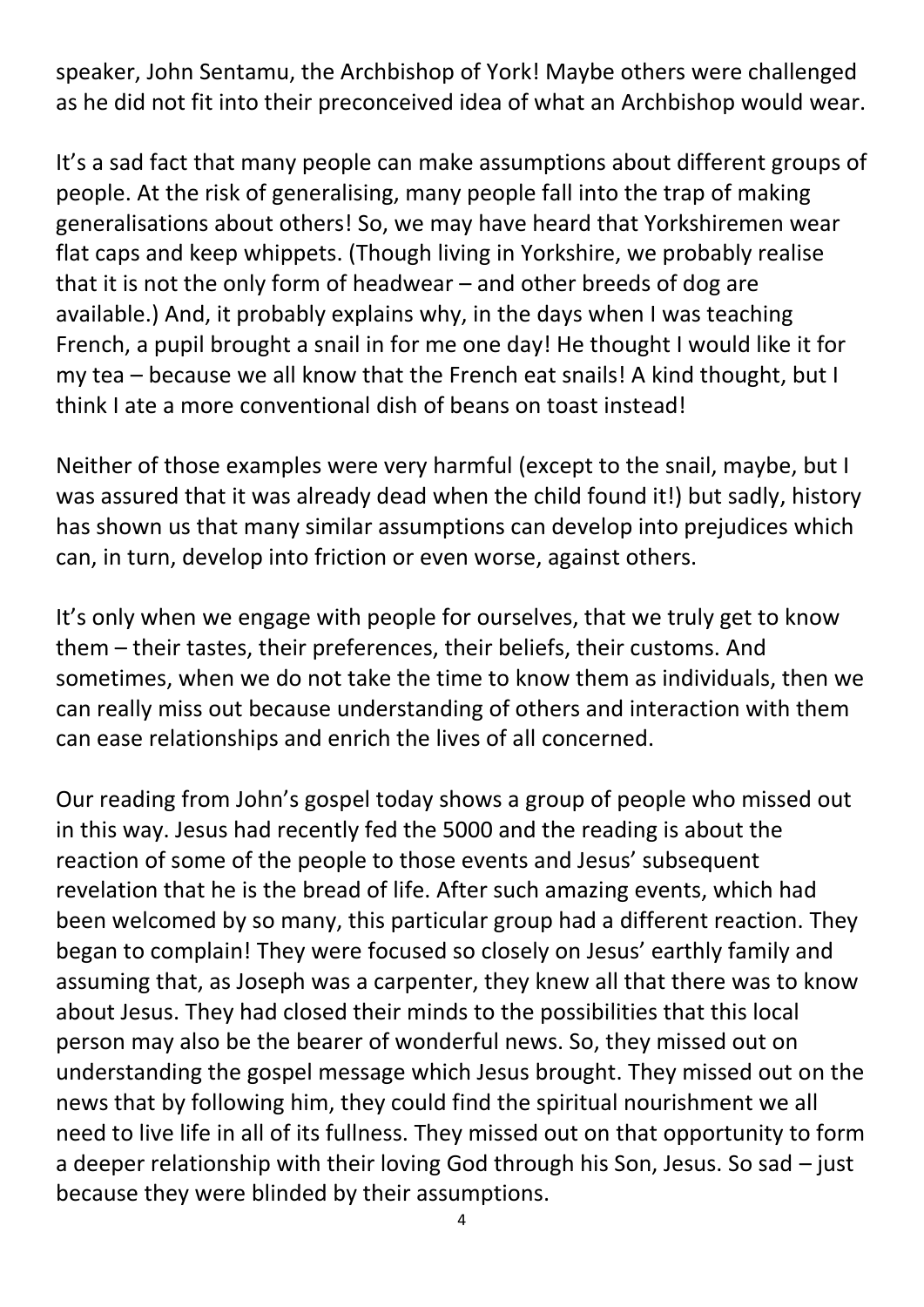Jesus wanted to share the message of God's love with all people, but that does require that we are open to receiving that message, that we have not put up any barriers in our minds, based on assumptions that we make. Probably it is easier to keep that openness if we follow another part of Jesus' teaching. We are reminded in John's gospel that he tells his followers to, "love one another. Just as I have loved you, you also should love one another." Certainly, when Jesus interacted with other people, he did not hold any assumptions about them. He saw them as individuals with their own joys and sorrows, their own needs and gifts. His love was generous and self-sacrificing, even to the point of giving up his life for the sake of others. And he calls us to love others with the same generosity of spirit. When we love others, the barriers which may have been erected are set aside. They are totally irrelevant because we no longer see the generalised picture, but we see the other as an individual. And as Paul reminds us in the letter to the Galatians "There is no longer Jew or Greek, there is no longer slave or free, there is no longer male and female; for all of you are one in Christ Jesus. " – just a reminder that there are no barriers between those who are united in Christ, whatever differences there may be.

So, let's be open to receiving God's generous love and growing a deeper relationship with him, through his Son Jesus by the power of the Holy Spirit. May that love open our hearts and minds so that we can truly follow Jesus' commandment to love one another – and as we do so, may we all be open to the blessings and gifts which we can share with one another.

#### Affirmation of Faith

**I believe in God, the Father almighty, creator of heaven and earth. I believe in Jesus Christ, his only Son, our Lord, who was conceived by the Holy Spirit, born of the Virgin Mary, suffered under Pontius Pilate, was crucified, died, and was buried; he descended to the dead. On the third day he rose again; he ascended into heaven, he is seated at the right hand of the Father, and he will come to judge the living and the dead.**

5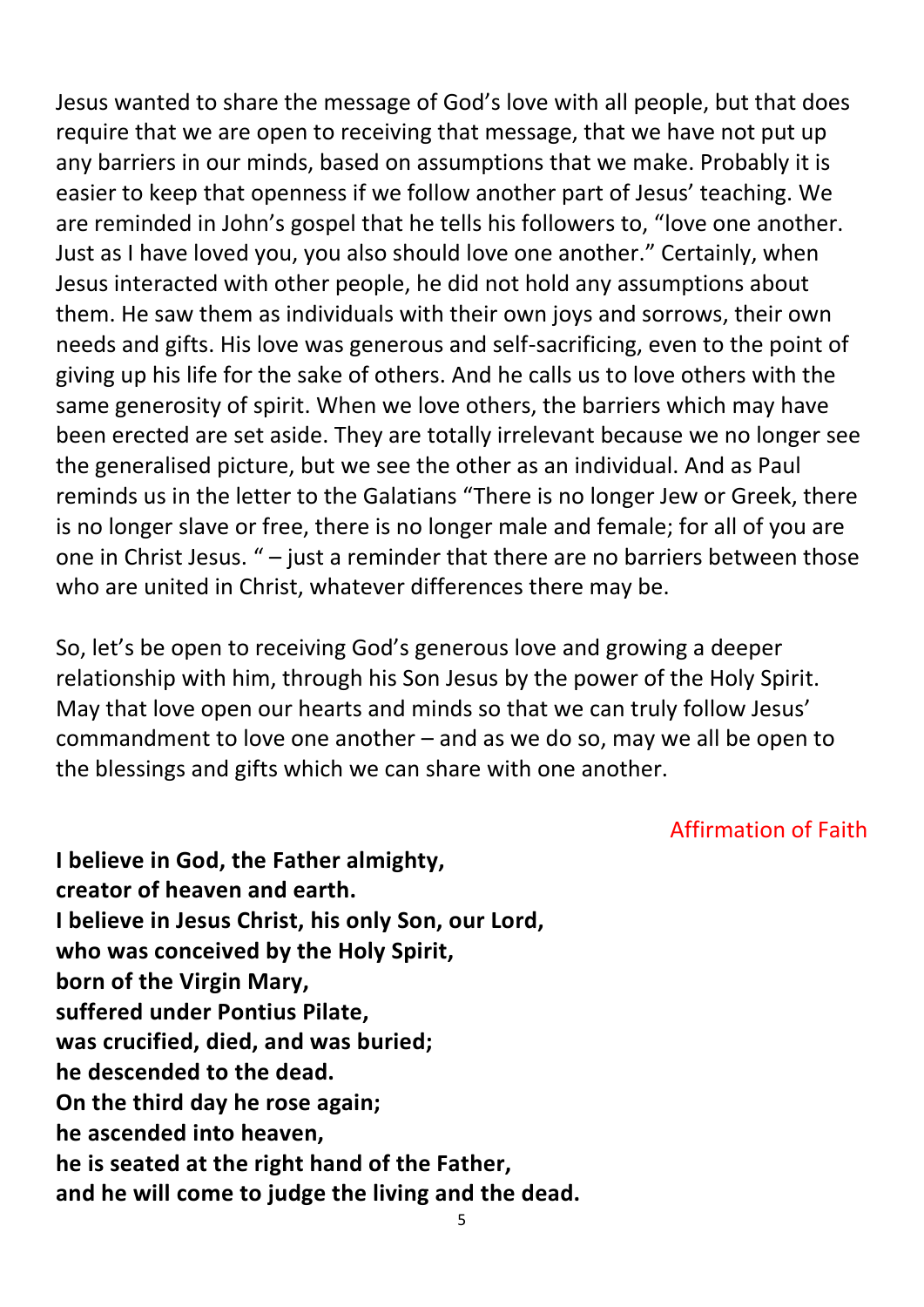**I believe in the Holy Spirit, the holy catholic Church, the communion of saints, the forgiveness of sins, the resurrection of the body, and the life everlasting. Amen.**

# Prayers of Intercession led by Jasmin Smith

Blessed are you, Lord our God, you provided for your children.

In the wilderness of this world, you give us the bread of life.

Lord, grant, as we journey towards the Promised Land,

that we may put our hope and our trust in you.

Father, we give you thanks that you have called us to know you and to love you. You have drawn us to you with bands of love. Help us to listen and to obey your word.

We pray for all ministers of the word and of the sacraments.

We remember before you all who do not know or love you and we ask your blessing upon all who reach out in mission and love to them.

We pray for any who have lost faith in themselves or in you.

### *Silence is kept*

Lord our God, **our hope is in you**.

Lord God, creator of heaven and earth, we pray for the nations of the world. May they find a unity and a peace in you.

We ask your blessing upon the work of the United Nations and upon all peacekeeping forces.

We pray for areas of the world where there is strife and division, where people are unable to trust each other, where people do not listen to each other. We remember displaced peoples and refugees.

## *Silence is kept*

Lord our God, **our hope is in you.** 

We thank you for the love and protection of our homes.

We ask your blessing upon our families and friends.

We remember before you homes where there is division or distrust. where families are divided.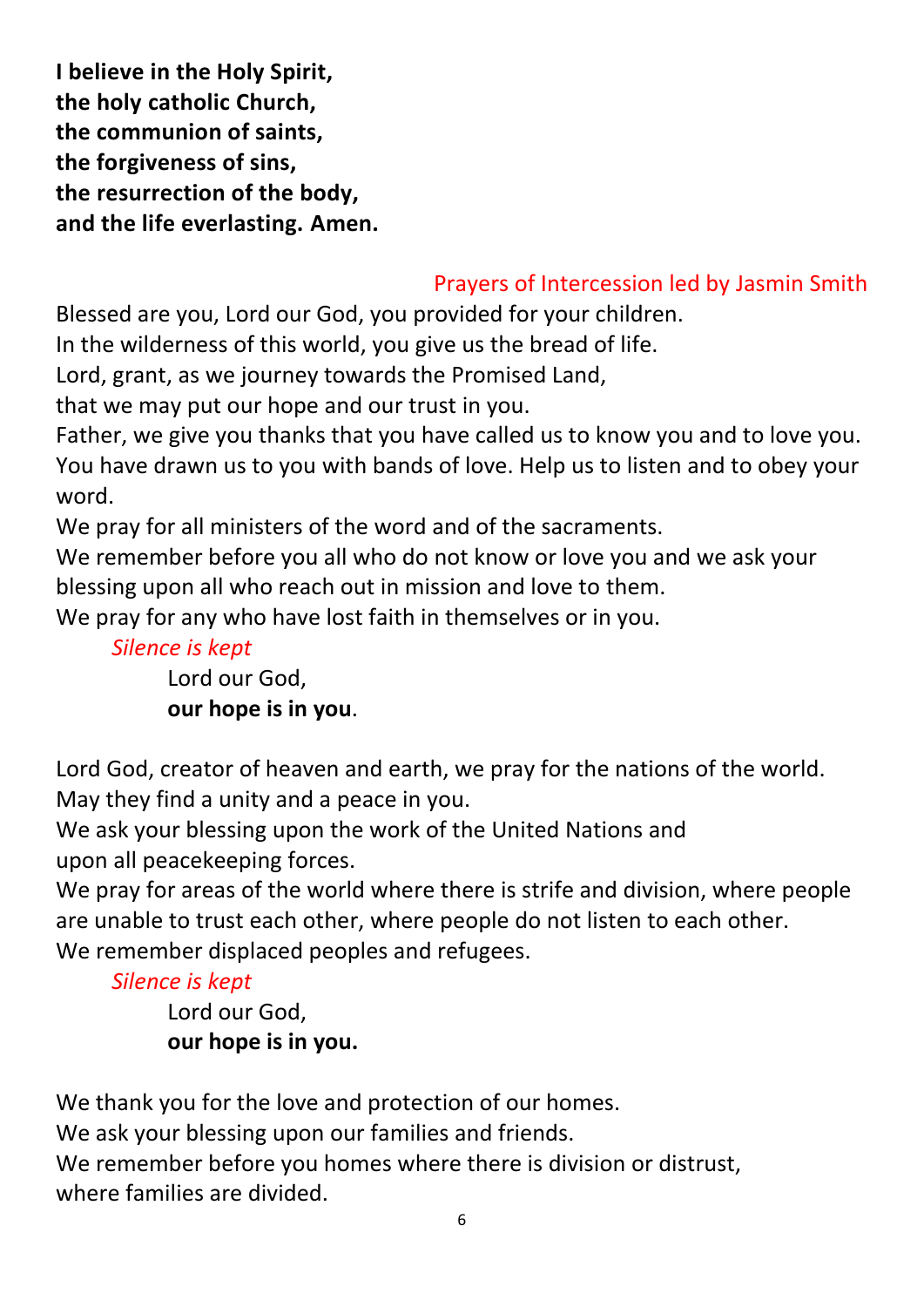We pray for all who have been betrayed or deserted.

We give thanks for those who mediate and provide protection for those who have been abused.

### *Silence is kept*

Lord our God, **our hope is in you.**

We give you thanks for our own well-being

and for all that feeds our bodies, minds, and spirits.

We remember all who are struggling with doubt, depression, and despair,

all who are having difficulty in their daily lives.

We pray for all who are ill at home or in hospital,

especially those who have no one to care for them or visit them.

We pray for all who serve in a caring role, in hospitals or in the community; for their heartfelt desire to provide for the ill, the lonely and those who fear for the future.

## *Silence is kept*

Lord our God, **our hope is in you.** 

We rejoice that you sustain us with the Bread of Life. Through our union with Jesus, you offer us life eternal. As we celebrate our communion with the saints, we remember our friends and loved ones departed and ask that they may rejoice in the fullness of eternal life

## *Silence is kept*

**Merciful Father, accept these prayers for the sake of your Son, our Saviour Jesus Christ. Amen.** 

The Lord's Prayer

As our Saviour taught us, so we pray **Our Father in heaven, hallowed be your name, your kingdom come your will be done, on earth as in heaven. Give us today our daily bread.**